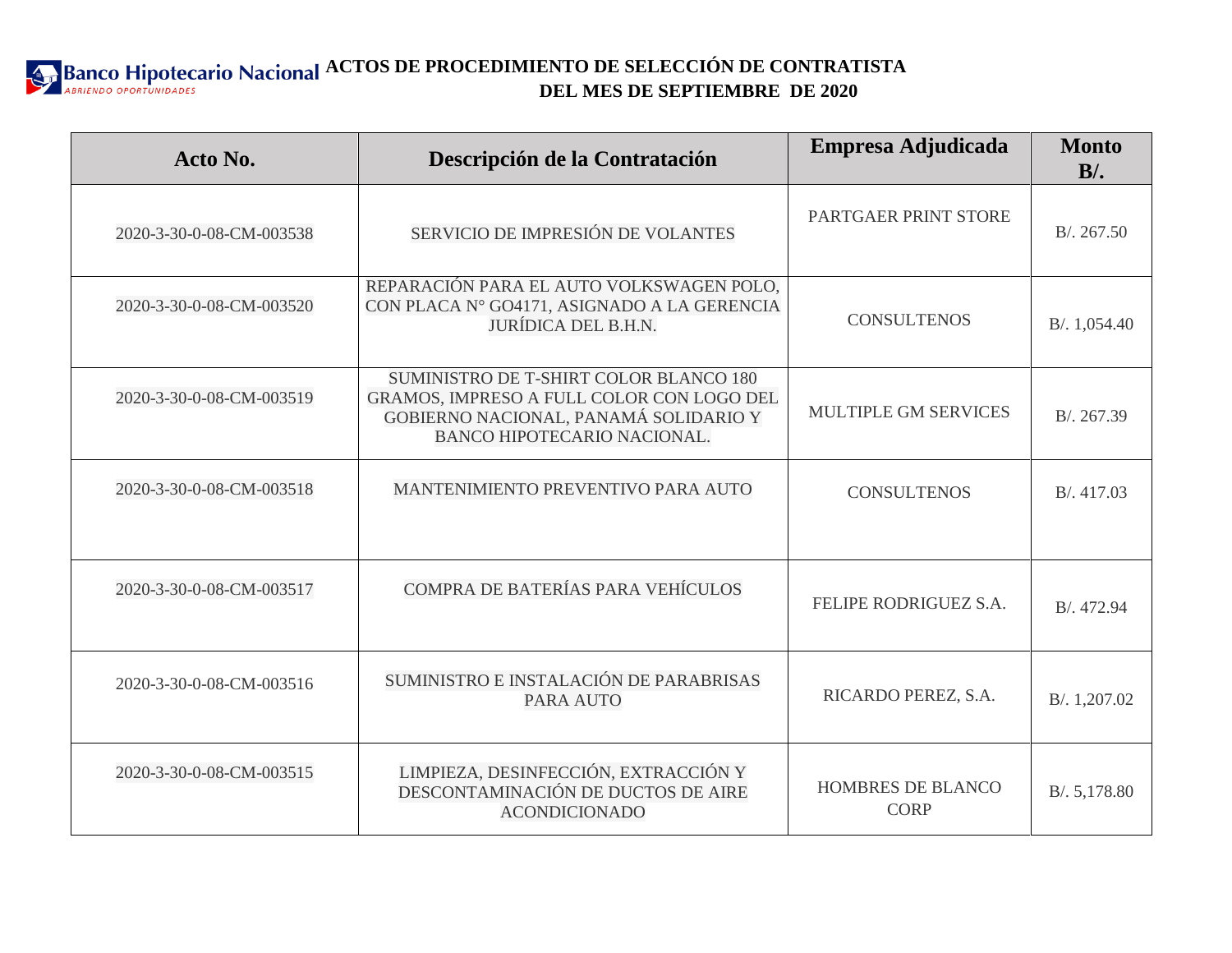

| 2020-3-30-0-08-CM-003514 | MANTENIMIENTO PREVENTIVO DEL AUTO NISSAN,<br>NAVARA, CON PLACA N°877319, ASIGNADO AL<br>DEPARTAMENTO DE UNIDAD TÉCNICA DEL BANCO<br><b>HIPOTECARIO NACIONAL</b> | FELIPE RODRIGUEZ S.A.                             | B/. 195.77   |
|--------------------------|-----------------------------------------------------------------------------------------------------------------------------------------------------------------|---------------------------------------------------|--------------|
| 2020-3-30-0-08-CM-003513 | MANTENIMIENTO DEL AUTO TOYOTA, LAND<br>CRUISER, PRADO CON PLACA Nº 010317, ASIGNADO<br>A LA SUB-GERENCIA DEL BANCO HIPOTECARIO<br><b>NACIONAL</b>               | FELIPE RODRIGUEZ S.A.                             | B/. 151.12   |
| 2020-3-30-0-08-CM-003512 | ELABORACIÓN INFORME EJECUTIVO MARCO<br><b>INSTITUCIONAL</b>                                                                                                     | <b>ESTUDIOS TÉCNICOS</b><br><b>ESPECIALIZADOS</b> | B/.9,897.50  |
| 2020-3-30-0-08-CM-003510 | MANTENIMIENTO PREVENTIVO, CAMBIO DE<br>NEUMÁTICOS PARA EL VEHÍCULO TOYOTA LAND<br>CRUISER PRADO, CON PLACA Nº 010317 ASIGNADO<br><b>AL SUB-GERENTE</b>          | FELIPE RODRIGUEZ S.A.                             | B/0.650.52   |
| 2020-3-30-0-08-CM-003506 | 16 TERMÓMETROS PARA TOMA DE TEMPERATURA                                                                                                                         | DISTRIBUIDORA L & L.                              | B/. 1,369.42 |
| 2020-3-30-0-08-CM-003521 | PRUEBAS DEL COVID-19 PARA LOS<br>COLABORADORES DEL BHN QUE PRESENTEN<br><b>SINTOMATOLOGÍA</b>                                                                   | <b>CLINILAB PANAMÁ</b>                            | B/.8,400.00  |
| 2020-3-30-0-08-CM-003526 | <b>COMPRA DE DRONE</b>                                                                                                                                          | <b>SCORPION DRONES</b>                            | B/.2,969.25  |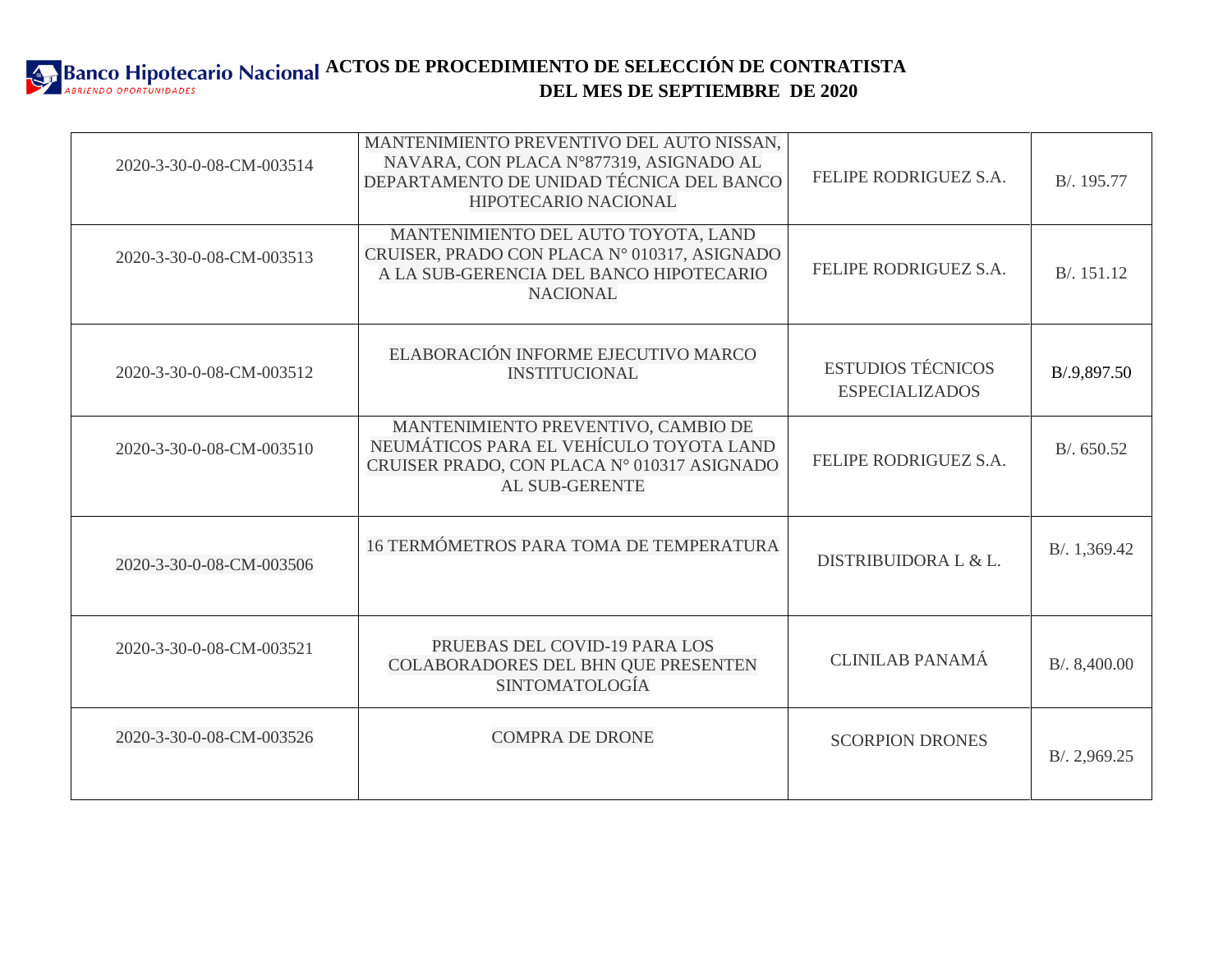

| 2020-3-30-0-08-CM-003528 | <b>COMPRA DE TONER</b>                                           | MULTISERVICIOS RIOS PTY       | B/. 1,249.76 |
|--------------------------|------------------------------------------------------------------|-------------------------------|--------------|
| 2020-3-30-0-08-CM-003542 | ALQUILER DE EQUIPO DE ESTACIÓN TOTAL                             | IMACOM INTERNACIONAL,<br>S.A. | B/.2,193.50  |
| 2020-3-30-0-08-CM-003543 | <b>COMPRA DE 4 IMPRESORAS</b>                                    | MULTISERVICIOS RIOS PTY       | B/.4,622.40  |
| 2020-3-30-0-08-CM-003545 | ALQUILER DE AUTO TOYOTA PRADO AÑO 2020                           | <b>DOLLAR CAR RENTAL</b>      | B/. 8,388.80 |
| 2020-3-30-0-08-CM-003544 | SERVICIO DE NEBULIZACIÓN EN VEHÍCULOS Y<br>SUCURSALES DEL B.H.N. | RADA PEST CONTROL             | B/. 8,134.81 |
| 2020-3-30-0-08-CM-003546 | DISEÑO DE LOGO                                                   | WISDOM RIVER AGENCY           | B/0.6,634.00 |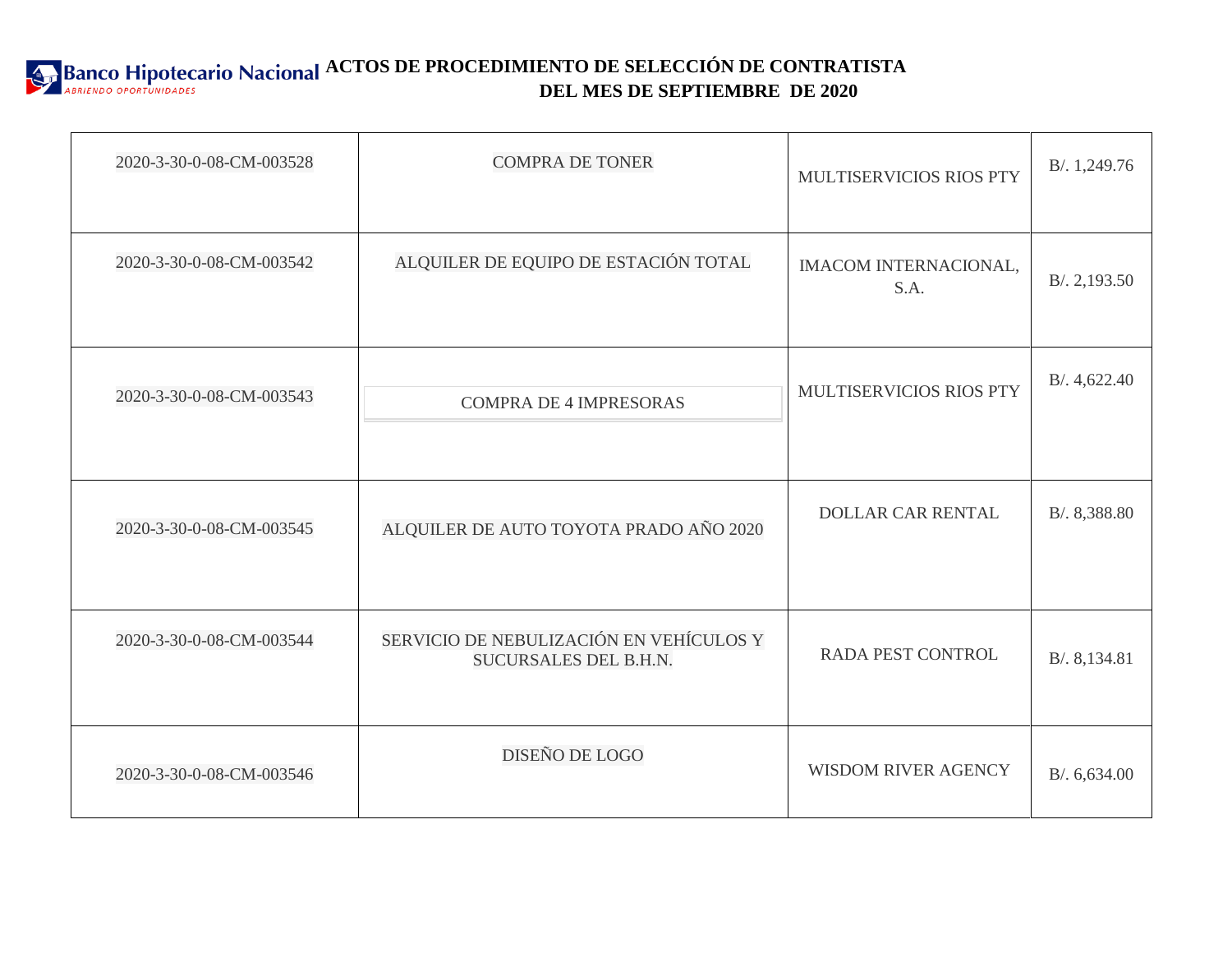

| 2020-3-30-0-08-CM-003547 | COMPRA DE INSUMOS PARA PREVENCIÓN DEL<br>COVID-19                                                     | <b>SUGISA</b>                                      | B/. 3,817.23 |
|--------------------------|-------------------------------------------------------------------------------------------------------|----------------------------------------------------|--------------|
| 2020-3-30-0-99-CM-003561 | SERVICIO DE RECAUDACIÓN EXTERNA                                                                       | <b>BRINKS PANAMÁ</b>                               | B/. 9,897.50 |
| 2020-3-30-0-08-CM-003562 | MANTENIMIENTO PREVENTIVO DEL AUTO<br>VOLKSWAGEN AMAROK, CON PLACA N° GO4169                           | FELIPE RODRIGUEZ S.A.                              | B/0.698.82   |
| 2020-3-30-0-08-CM-003566 | <b>COMPRA DE TINTAS</b>                                                                               | <b>IOMEGA - COMPUTADORAS</b><br><b>Y SERVICIOS</b> | B/.2,921.10  |
| 2020-3-30-0-08-CM-003569 | COMPRA DE LLAVEROS PLÁSTICOS EN FORMA DE<br>CASA                                                      | <b>IH INTERNACIONAL</b>                            | B/. 1,428.45 |
| 2020-3-30-0-08-CM-003576 | MANTENIMIENTO PREVENTIVO Y CORRECTIVO<br>PARA AUTO VOLKSWAGEN, AMAROK CON PLACA<br>$N^{\circ}$ GO4170 | FELIPE RODRIGUEZ S.A.                              | B/0.662.28   |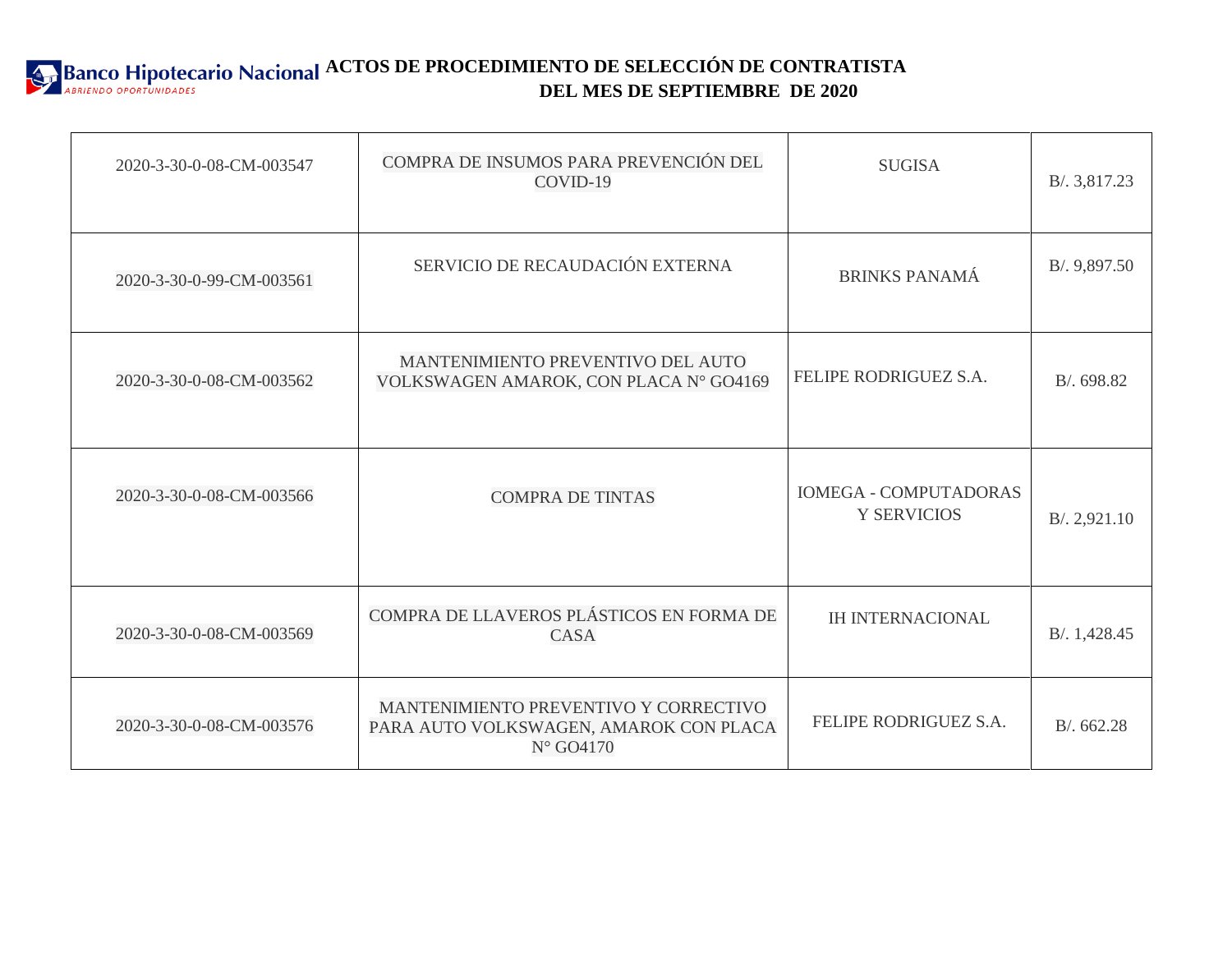

| 2020-3-30-0-08-CM-003485 | RECUPERACIÓN DE SERVIDOR DE CMS BHN                         | <b>DOMINIOS PANAMA</b>           | B/0.6,420.00  |
|--------------------------|-------------------------------------------------------------|----------------------------------|---------------|
| 2020-3-30-0-08-CM-003487 | MÁQUINAS ENVOLVEDORAS DE PARAGUAS<br>MOJADOS.               | <b>GLOBAL SOURCING CORP</b>      | B/. 5, 617.50 |
| 2020-3-30-0-08-CM-003491 | COMPRA DE UNIFORME DE SEGURIDAD                             | <b>COMBAT EQUIPMENT</b>          | B/.474.55     |
| 2020-3-30-0-08-CM-003494 | <b>KIT DE BIOSEGURIDAD</b>                                  | EUROPRINT, S.A.                  | B/.8,570.70   |
| 2020-3-30-0-08-CM-003496 | SERVICIO DE NEBULIZACIÓN PARA LA<br>ELIMINACIÓN DE VIRUS    | HOMBRES DE BLANCO<br><b>CORP</b> | B/.5,564.00   |
| 2020-3-30-0-08-CM-003498 | SERVICIO DE OPTIMIZACIÓN Y ASEGURAMIENTO<br>DE SERVIDOR WEB | <b>SOFTNETCON</b>                | B/.9,630.00   |